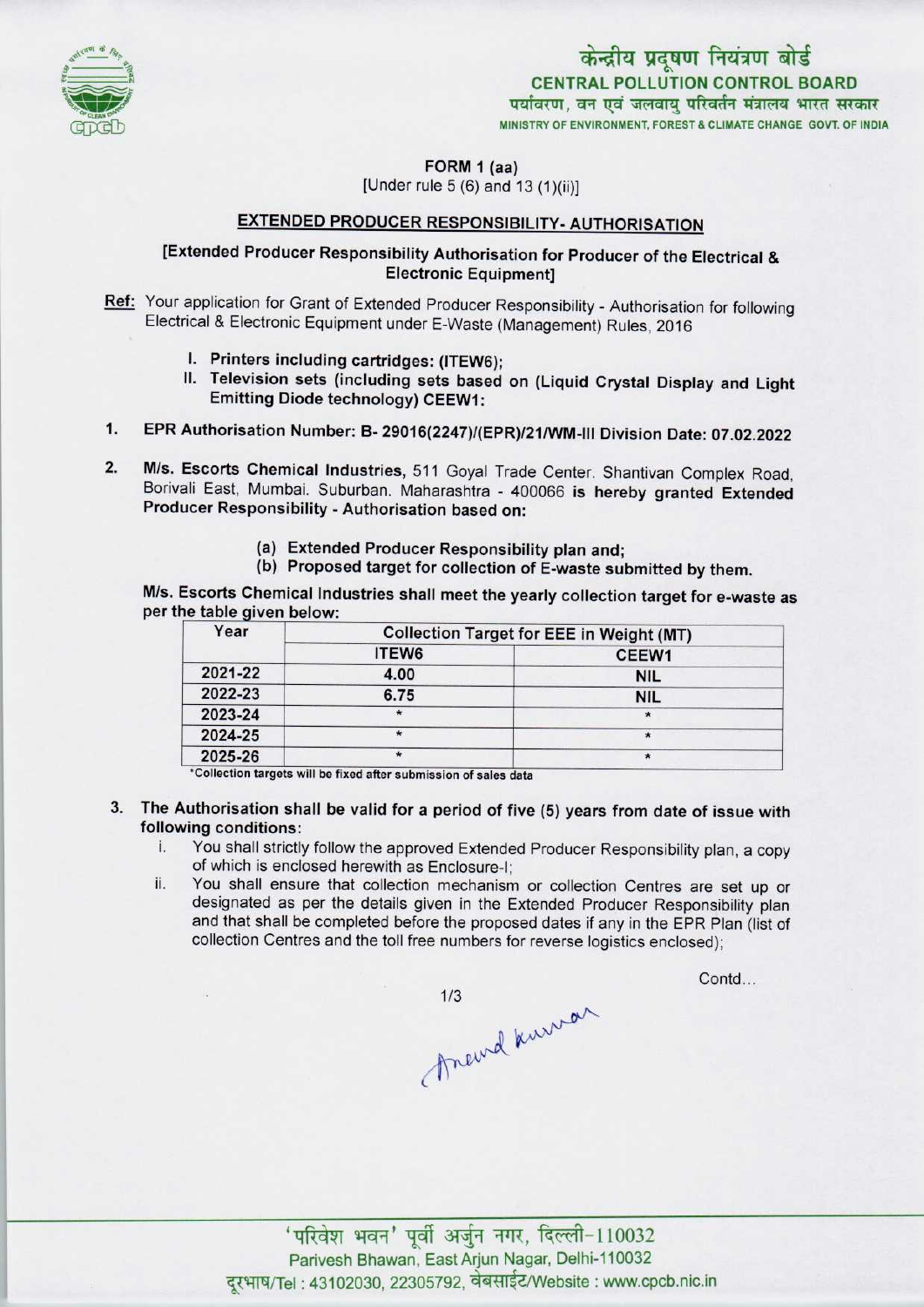

From pre page...

- iii. You shall ensure that all the collected e-waste is channelized to your dismantler/recycler M/s Greenzon Recycling Pvt. Ltd R-30, UPSIDC Industrial Area, Sikandrabad, Bulandshar and record shall be maintained at dismantler/recycler and at your end.
- iv. You shall maintain records, in Form-2 of these Rules, of e-waste and make such records available for scrutiny by Central Pollution Control Board;
- v. You shall file annual returns in Form-3 to the Central Pollution Control Board on or before 30th day of June following the financial year to which that returns relates.

## vi. General Terms & Conditions of the Authorisation:

- a. The authorisation shall comply with provisions of the Environment (Protection) Act, 1986 and the E-waste (Management) Rules, 2016 made there under;
- b.The authorisation or its renewal shall be produced for inspection at the request of an officer authorised by the Central Pollution Control Board;
- c.Any change in the approved Extended Producer Responsibility plan should be informed to Central Pollution Control Board within 15 days on which decision shall be communicated by Central Pollution Control Board within sixty days;
- d. It is the duty of the authorised person to take prior permission of the Central Pollution Control Board to close down any collection centre/points or any other facility which are part of the EPR plan;
- e.An application for the renewal of authorisation shall be made aslaid down in subrule (vi) of rule of 13(1) the E- Waste (Management) Rules. 2016;
- f. The Board reserves right to cancel/amend/revoke the authorisation at any time as per the policy of the Board or Government.

## vii. Additional Conditions: -

- a) That the applicant will submit annual sales data along with annual returns;
- b) That the applicant has to ensure that the addresses of collection points provided by them in their EPR Plan are correct and traceable and the collection points/centres are functional;
- c) That the applicant will submit revised application for grant of EPR Authorisation in case of applicant adding/changing PRO or changing its EPR Plan;
- case of applicant adding/changing FNO of changing its Entertaint.<br>d) That the applicant has to ensure that the e-waste collected at collection centres/points or through Buy-back and DRS mentioned in the application should Pollution Control Board to close down any collection centrality which are part of the EPR plan;<br>
An application for the renewal of authorisation shall be made in the forewal of authorisation shall be made in the concel/ame Ide and the collection<br>of EPR Authorisation in<br>Repart Plan;<br>collected at collection<br>the application should<br>Contd

2/3